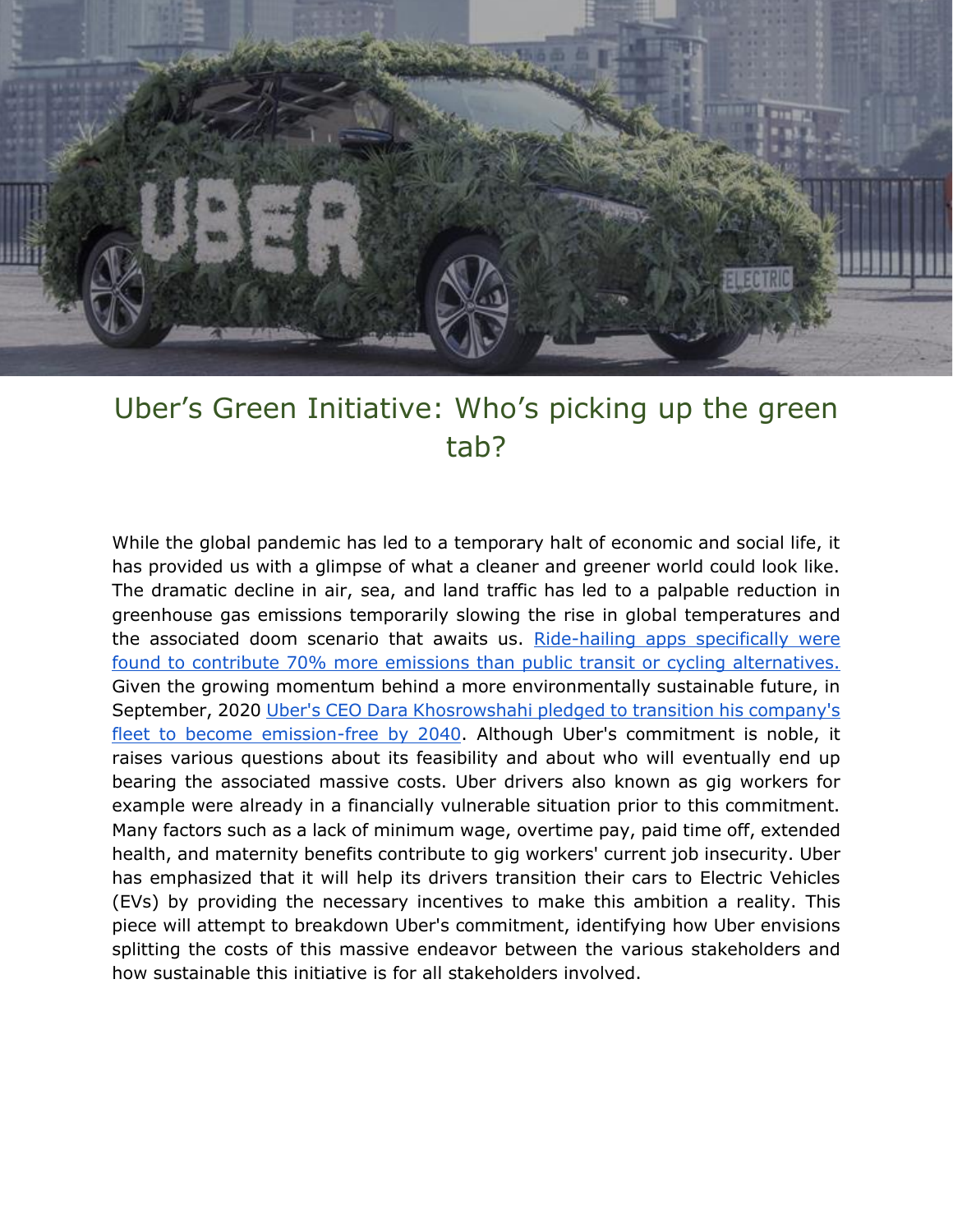## **Who are the stakeholders affected by this decision?**

### **Gig workers:**

the prospect of going green does not in of itself bother gig workers. Their main concern revolves around its impact on their financial situation. Uber does not own the cars they plan to electrify. Thus, the responsibility falls onto the gig workers to procure an electric vehicle, which will most certainly end up being a significant investment for them. [The cost of an EV is anywhere north of \\$40,000, with Tesla cars](https://www.canadadrives.ca/blog/car-guide/cheapest-electric-cars-in-canada)  [starting at \\$51,000 at the time of writing.](https://www.canadadrives.ca/blog/car-guide/cheapest-electric-cars-in-canada) Such an investment is especially pivotal for gig workers who tend to fall in lower or lower-middle-income brackets. Moreover, a large portion of gig workers are immigrants who find it challenging to make ends meet. Gig workers are generally in a delicate financial situation, and any added expense may push them into the red. Additionally, due to the fact that at least initially, EV rides will be more expensive from a rider perspective than traditional gaspowered vehicles, drivers investing in an EV face the risk of reduced business volumes.

There are significant incentives to going green such as fewer parts to change and lower fueling costs. However, charging an EV can take anywhere from 15 minutes up to a few hours, and not every driver has access to such higher frequency charging stations. For example, if a driver were to use a regular wall socket outlet, the car could take days to recharge its battery. There are also some practicality issues such as an EV battery dying before a driver is able to locate a charging station requiring him to call a tow truck.

# **Uber:**

Uber has committed to transitioning its fleet to zero-emissions by 2030 in the US, Canada, Europe, [and worldwide by 2040.](https://d1nyezh1ys8wfo.cloudfront.net/static/PDFs/Uber_ClimateAssessmentandPerformanceReport_10_05_2020.pdf?uclick_id=6381961c-c809-43ec-8f3c-268e51ef3aa2) The company pledged \$800 million to the cause and has committed to restructuring its fees to support it.

### **Riders:**

An increasing percentage of riders will, in theory, support the green movement. However, they may be hesitant to contribute when it comes to their hard-earned dollars. Their willingness to contribute will ultimately depend on their price elasticity and the availability of substitutes. Uber has already communicated that part of the transition cost will be transferred to riders. People booking rides on Uber will initially have the choice between traditional gasoline-powered vehicles and slightly more expensive emissions-free vehicles. As Uber progressively transitions its fleet, riders will have less of a choice especially given that Uber's largest competitor in Canada, Lyft, has already made a similar commitment. On the other hand, other choices of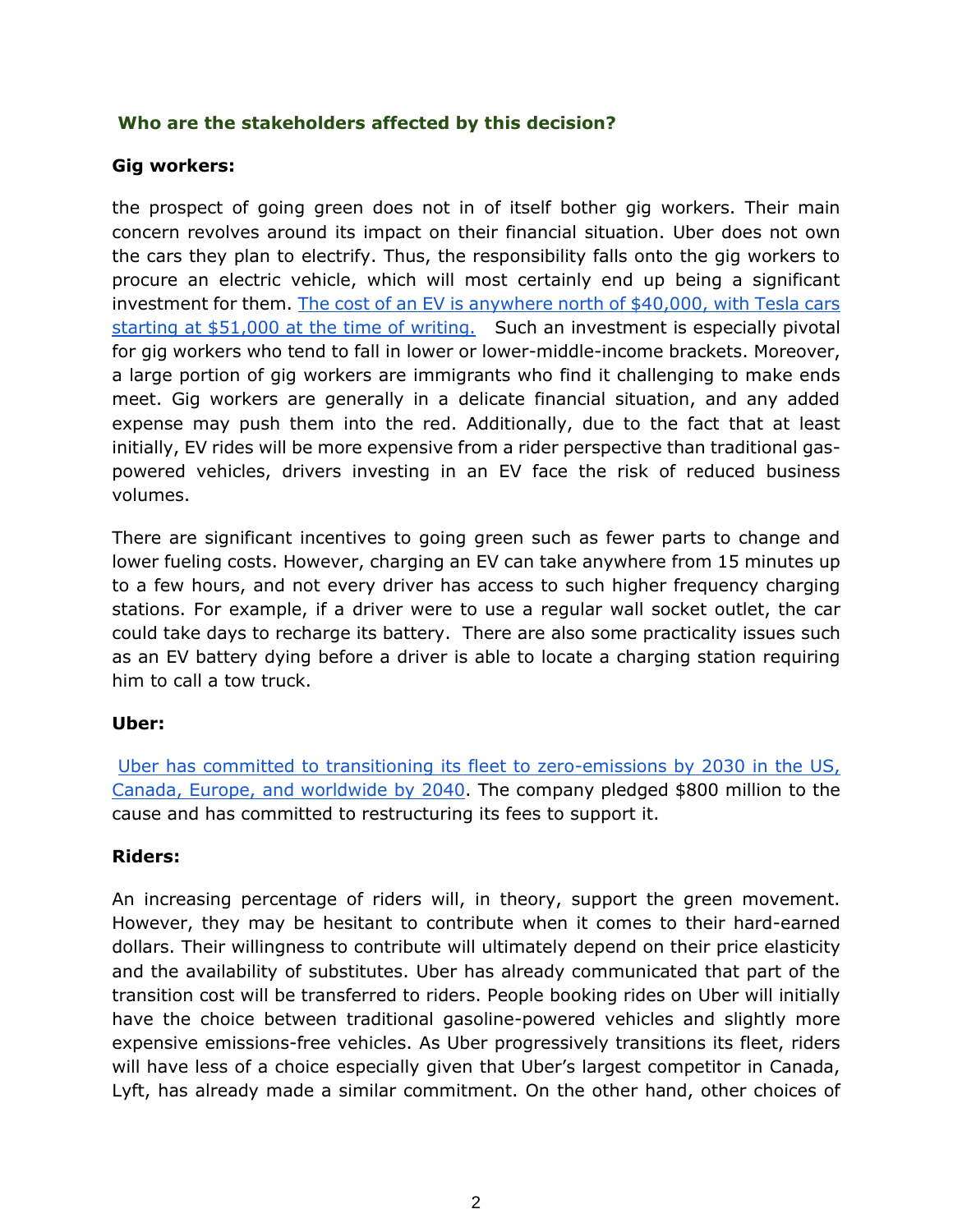transportation outside Uber's offering such as public transit, bicycles, car-sharing, and private vehicles remain real threats and competitors to Uber rides.

## **Government:**

The Government of Canada, both at a federal and provincial level, has made numerous commitments to support the economy's green transition. Various initiatives and projects have already been announced supporting the adoption of EVs in Canada. However, no explicit commitment has been made concerning Uber, or other car-sharing platforms in Canada, and support for gig workers remains limited.

## **A deep dive into the gig economy:**

The gig economy has been rapidly expanding in Canada even before the outset of the COVID-19 pandemic. Utilizing administrative tax data, [Statistics Canada](https://www150.statcan.gc.ca/n1/pub/11f0019m/11f0019m2019025-eng.htm)  estimated that the share of gig workers among all workers has risen from 5.5% in [2005 to 8.2% in 2016.](https://www150.statcan.gc.ca/n1/pub/11f0019m/11f0019m2019025-eng.htm) That is a compound annual growth rate of 3.7%. The gig economy provides workers with a multitude of benefits and perks. Gig workers are provided with the flexibility to choose when to work and for how long. Additionally, in many cases, gig workers are free to work for multiple employers, providing them with a sense of entrepreneurship and autonomy.

On the other hand, the Ontario Labor Board, for example, found that while Foodora workers are provided with options for when to work, their decisions are constrained by the app. The app's algorithm dictates specific time slots and pricing, thereby effectively limiting their workers' choices. Taskrabbit and Kitchensurfing apps located in the United States use a similar setup.

Moreover[,](https://www150.statcan.gc.ca/n1/pub/11f0019m/11f0019m2019025-eng.htm) the median annual income for gig workers in 2016 was found to be around [\\$4,000, with workers in the bottom 40% of the income distribution in Canada twice](https://www150.statcan.gc.ca/n1/pub/11f0019m/11f0019m2019025-eng.htm)  [as likely to be involved in gig work.](https://www150.statcan.gc.ca/n1/pub/11f0019m/11f0019m2019025-eng.htm) Additionally, immigrants were overrepresented in the gig economy compared to Canadian-born individuals. [A paper published by the](https://ppforum.ca/wp-content/uploads/2020/07/UnderstandingTheNatureAndExperienceOfGigWorkInCanada-PPF-July2020-EN.pdf)  [Public Policy Forum and the Diversity Institute found evidence suggesting workers](https://ppforum.ca/wp-content/uploads/2020/07/UnderstandingTheNatureAndExperienceOfGigWorkInCanada-PPF-July2020-EN.pdf)  [participate in the gig economy more out of necessity than by choice, further eroding](https://ppforum.ca/wp-content/uploads/2020/07/UnderstandingTheNatureAndExperienceOfGigWorkInCanada-PPF-July2020-EN.pdf)  their sense of purpose and freedoms.

[The Bank of Canada found that 37% of its survey respondents who participated in](https://www.bankofcanada.ca/wp-content/uploads/2019/02/san2019-6.pdf)  [gig work did so due to weak economic conditions.](https://www.bankofcanada.ca/wp-content/uploads/2019/02/san2019-6.pdf) Such participation was higher in provinces where unemployment rates were higher. While gig workers are growing in numbers, they remain decentralized and disaggregated and lack representation. Moreover, they are currently by default not entitled to benefits such as insurance and pensions. On the other hand, their employers have attained unprecedented crossborder scale, influence, and reach, leading to an immense exploitation opportunity.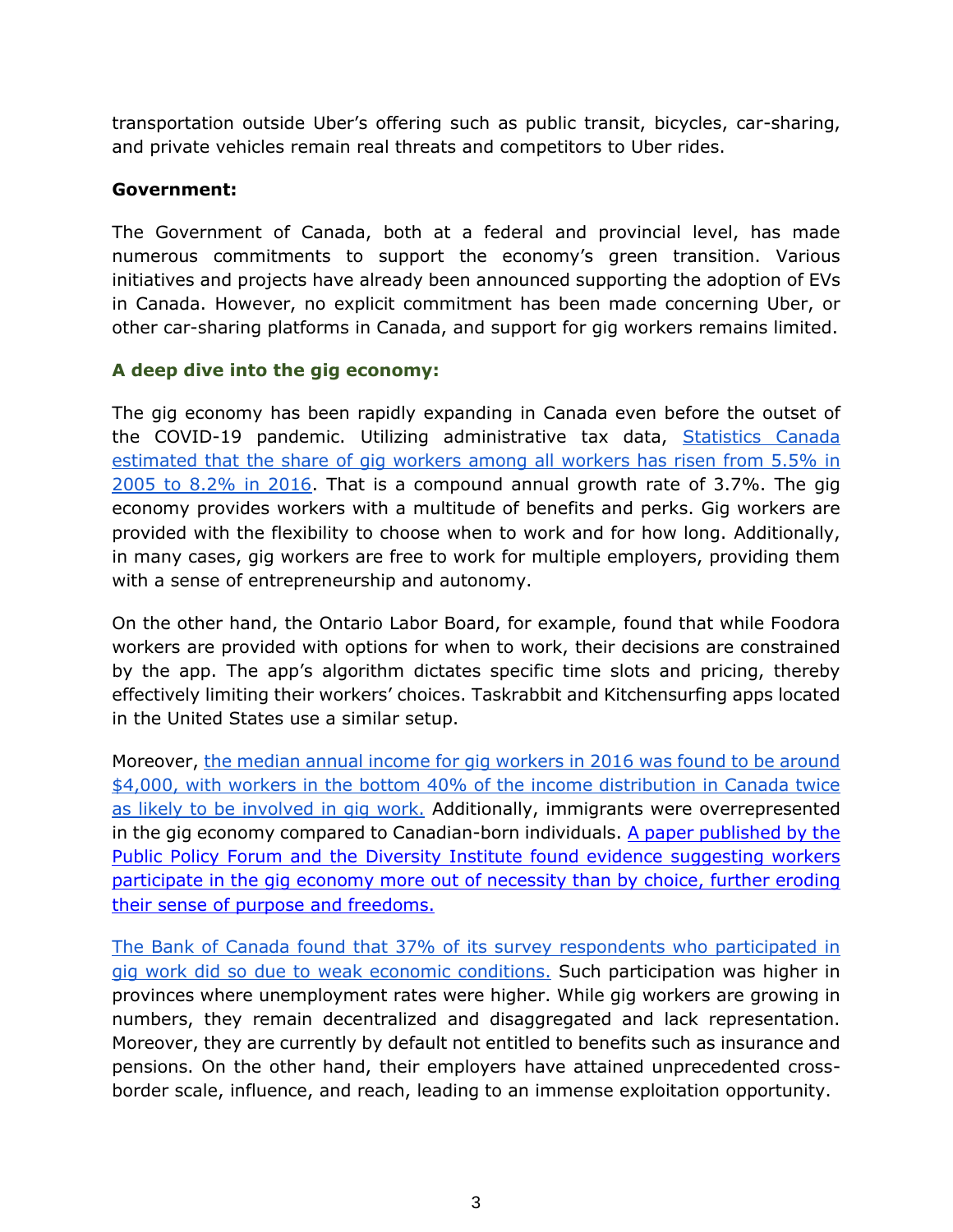Moreover, some of these behemoth employers capitalize on their "intermediary" role, shifting business risk to both consumers and gig workers. [In February, when drivers](https://www.theglobeandmail.com/business/article-foodora-to-exit-canada-three-months-after-workers-won-the-right-to/#:~:text=27%2C%202020.&text=The%20food%20delivery%20service%20app,won%20the%20right%20to%20unionize.&text=Foodora%20couriers%20in%20the%20Greater,of%20Postal%20Workers%2C%20or%20CUPW.)  [of Foodora won the right to unionize, the company shortly after announced it was](https://www.theglobeandmail.com/business/article-foodora-to-exit-canada-three-months-after-workers-won-the-right-to/#:~:text=27%2C%202020.&text=The%20food%20delivery%20service%20app,won%20the%20right%20to%20unionize.&text=Foodora%20couriers%20in%20the%20Greater,of%20Postal%20Workers%2C%20or%20CUPW.)  [closing its Canadian operations citing fierce competition as the main reason. In this](https://www.theglobeandmail.com/business/article-foodora-to-exit-canada-three-months-after-workers-won-the-right-to/#:~:text=27%2C%202020.&text=The%20food%20delivery%20service%20app,won%20the%20right%20to%20unionize.&text=Foodora%20couriers%20in%20the%20Greater,of%20Postal%20Workers%2C%20or%20CUPW.)  [backdrop, a clear need for policymaking becomes evident.](https://www.theglobeandmail.com/business/article-foodora-to-exit-canada-three-months-after-workers-won-the-right-to/#:~:text=27%2C%202020.&text=The%20food%20delivery%20service%20app,won%20the%20right%20to%20unionize.&text=Foodora%20couriers%20in%20the%20Greater,of%20Postal%20Workers%2C%20or%20CUPW.)

Governments in Canada must keep pace with shifting dynamics in the local economy and must cease to perceive and treat gig work as a nuance rather than a central engine of employment and economic growth in Canada. In its' paper, the Bank of [Canada cites gig work as a potential cause for weak wage growth inconsistent with](https://www.bankofcanada.ca/wp-content/uploads/2019/02/san2019-6.pdf)  [robust economic expansion.](https://www.bankofcanada.ca/wp-content/uploads/2019/02/san2019-6.pdf) Gig workers were estimated to be roughly 700,000 fulltime equivalent jobs or 3.5% of the labor force in 2018. Moreover, the largest proportion of informal workers, a whopping 58%, were found in the youth segment, typically the engine behind any healthy economy.

Like it or not, the gig economy is increasingly becoming a catalyst of Canadian economic and employment growth. The fact that government institutions must work around the available tax and employment data to estimate the sizable number of gig workers already highlights a need for more up-to-date and relevant data collection and analysis. From a policy perspective, innovative concepts such as portable benefits, a pension system tied to the worker rather than the employer, should be considered more seriously by policymakers.

# **Who will bear the cost of Uber's commitment?**

### **Riders:**

Drivers can expect to earn an additional half a dollar directly from riders on every Uber Green trip completed (both hybrid and EV rides) in the US and Canada. Riders will pay a \$1 fee on each Uber Green trip, half of which will go directly to the drivers, [while the other half will be allocated to the Green Future Program Uber is](https://d1nyezh1ys8wfo.cloudfront.net/static/PDFs/Uber_ClimateAssessmentandPerformanceReport_10_05_2020.pdf?uclick_id=6381961c-c809-43ec-8f3c-268e51ef3aa2)  [administering.](https://d1nyezh1ys8wfo.cloudfront.net/static/PDFs/Uber_ClimateAssessmentandPerformanceReport_10_05_2020.pdf?uclick_id=6381961c-c809-43ec-8f3c-268e51ef3aa2)

### **Uber:**

[To realize this ambitious goal, Uber has committed more than \\$800 million to a Green](https://d1nyezh1ys8wfo.cloudfront.net/static/PDFs/Uber_ClimateAssessmentandPerformanceReport_10_05_2020.pdf?uclick_id=6381961c-c809-43ec-8f3c-268e51ef3aa2)  [Future Program fund to help drivers in the USA, Canada, and Europe transition to](https://d1nyezh1ys8wfo.cloudfront.net/static/PDFs/Uber_ClimateAssessmentandPerformanceReport_10_05_2020.pdf?uclick_id=6381961c-c809-43ec-8f3c-268e51ef3aa2)  [Electric Vehicles by 2030.](https://d1nyezh1ys8wfo.cloudfront.net/static/PDFs/Uber_ClimateAssessmentandPerformanceReport_10_05_2020.pdf?uclick_id=6381961c-c809-43ec-8f3c-268e51ef3aa2) Drivers can earn an additional \$1.00 for every trip they complete in the US and Canada if they drive a zero-emission vehicle up to an annual limit of \$4,000. This would imply that drivers of zero-emission vehicles can earn a total of an additional \$1.50 on every completed trip. Additionally, Riders using Uber Green will receive 3x Uber Rewards points for every trip taken, compared to 2x points for a typical UberX ride.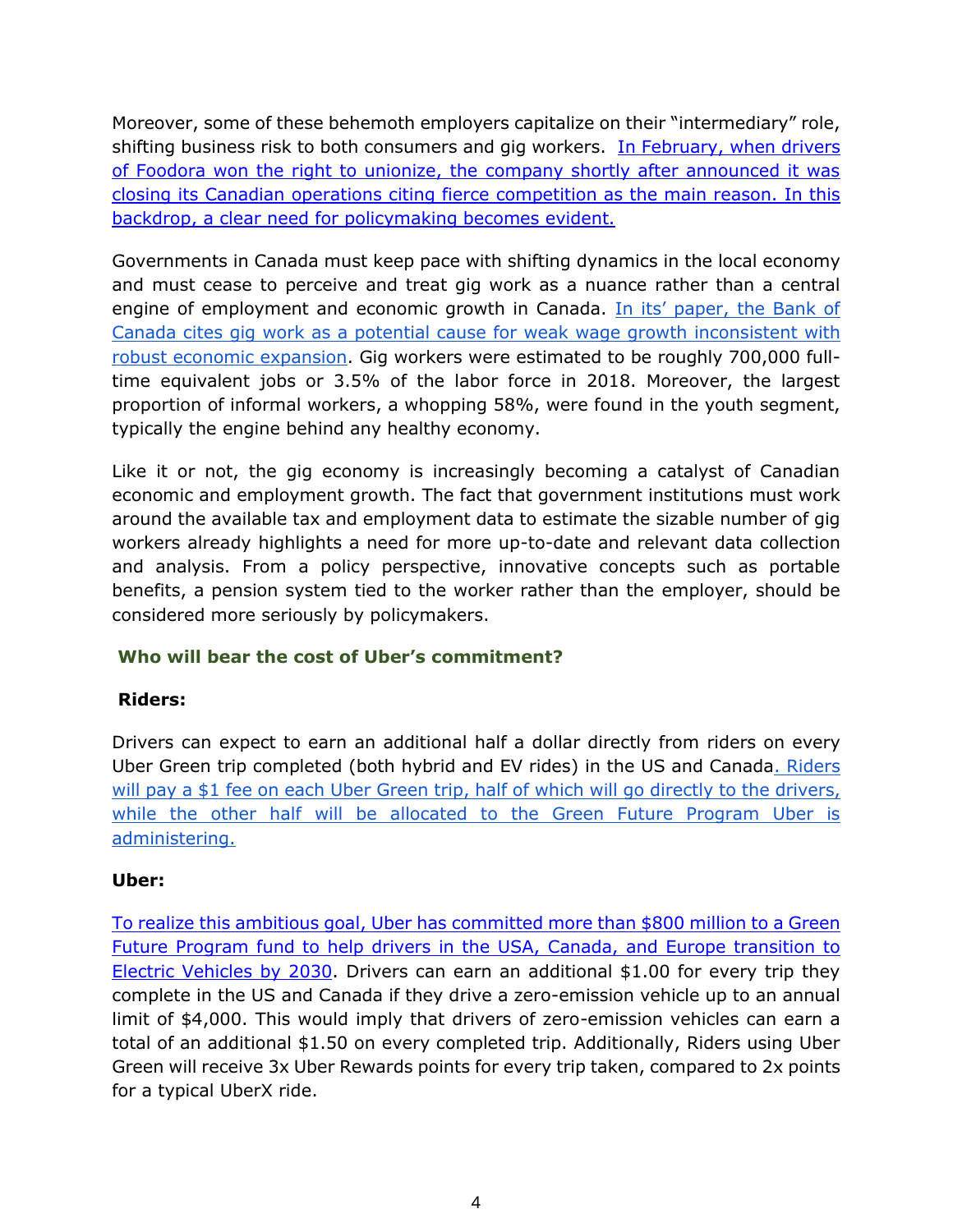## **Car manufacturers:**

Car manufacturers are offering discounts on new EVs for Uber drivers[.](https://www.freep.com/story/money/cars/general-motors/2020/09/08/gm-uber-bolt-electric-vehicles/5745574002/) [For example,](https://www.freep.com/story/money/cars/general-motors/2020/09/08/gm-uber-bolt-electric-vehicles/5745574002/)  [General Motors \(GM\) offers a discount of \\$2,500 -](https://www.freep.com/story/money/cars/general-motors/2020/09/08/gm-uber-bolt-electric-vehicles/5745574002/) \$2,900 off of retail prices on Bolt [EVs for Uber drivers in the USA and Canada and 20% on](https://www.freep.com/story/money/cars/general-motors/2020/09/08/gm-uber-bolt-electric-vehicles/5745574002/) Chevrolet Bolt EV [accessories.](https://www.freep.com/story/money/cars/general-motors/2020/09/08/gm-uber-bolt-electric-vehicles/5745574002/) 

## **Government:**

[Transport Canada committed in 2019 to incentivize zero-emission vehicle purchases](https://tc.canada.ca/en/road-transportation/innovative-technologies/zero-emission-vehicles)  [at a federal level in Canada. Battery-electric, hydrogen fuel cell, and longer-range](https://tc.canada.ca/en/road-transportation/innovative-technologies/zero-emission-vehicles)  [plug-in hybrid vehicles are eligible for a](https://tc.canada.ca/en/road-transportation/innovative-technologies/zero-emission-vehicles) \$5,000 incentive, while shorter-range plug[in hybrid electric vehicles are eligible for \\$2,500.](https://tc.canada.ca/en/road-transportation/innovative-technologies/zero-emission-vehicles) Additionally, the 2019 budget proposed a 100% tax write-off for select zero-emission vehicles to support business adoption. Furthermore, the federal government has committed to funding up to 50% [of total project costs for charging infrastructure projects in Canada's residential](https://www.nrcan.gc.ca/energy-efficiency/energy-efficiency-transportation-alternative-fuels/zero-emission-vehicle-infrastructure-program/21876)  [buildings.](https://www.nrcan.gc.ca/energy-efficiency/energy-efficiency-transportation-alternative-fuels/zero-emission-vehicle-infrastructure-program/21876) [M](https://vehiculeselectriques.gouv.qc.ca/english/)oreover, some provinces have also rolled out their own programs to support the green revolution. In Quebec, for example, [the Roulez vert program](https://vehiculeselectriques.gouv.qc.ca/english/)  [encourages the acquisition of EVs through an \\$8,000 rebate on newly purchased and](https://vehiculeselectriques.gouv.qc.ca/english/)  [leased EVs and \\$600 on home charging stations in addition to other incentives.](https://vehiculeselectriques.gouv.qc.ca/english/) 

## **Uber Drivers:**

Uber drivers as mentioned above will have to invest in an EV and the associated accessories. While in the long-run such an investment may be worthwhile, in the short-run it is a significant cost that may put some drivers at a precarious financial situation. Moreover, Uber drivers face the business risk of seeing the demand for their service decline, as riders substitute towards cheaper options such as public transit, fuel-based rides, and carpooling etc.

# **Policy Options:**

While Uber's commitment is commendable, it appears to be designed to transfer the brunt of responsibility, risk, and costs onto gig workers. Gig workers are already in an economically vulnerable situation wherein even minimum wage is not attainable. Consequently, while investing in an EV may appear like a small sacrifice to make for the greater good and an investment that could pay for itself in the long-run, it might just be the straw that breaks the camel's back for this segment. Exploring policy options for gig workers through for example tax rebates on green fees and the acceleration of charging station infrastructure projects across Canada could significantly mitigate the business risk for gig workers and consequently for the sector as a whole.